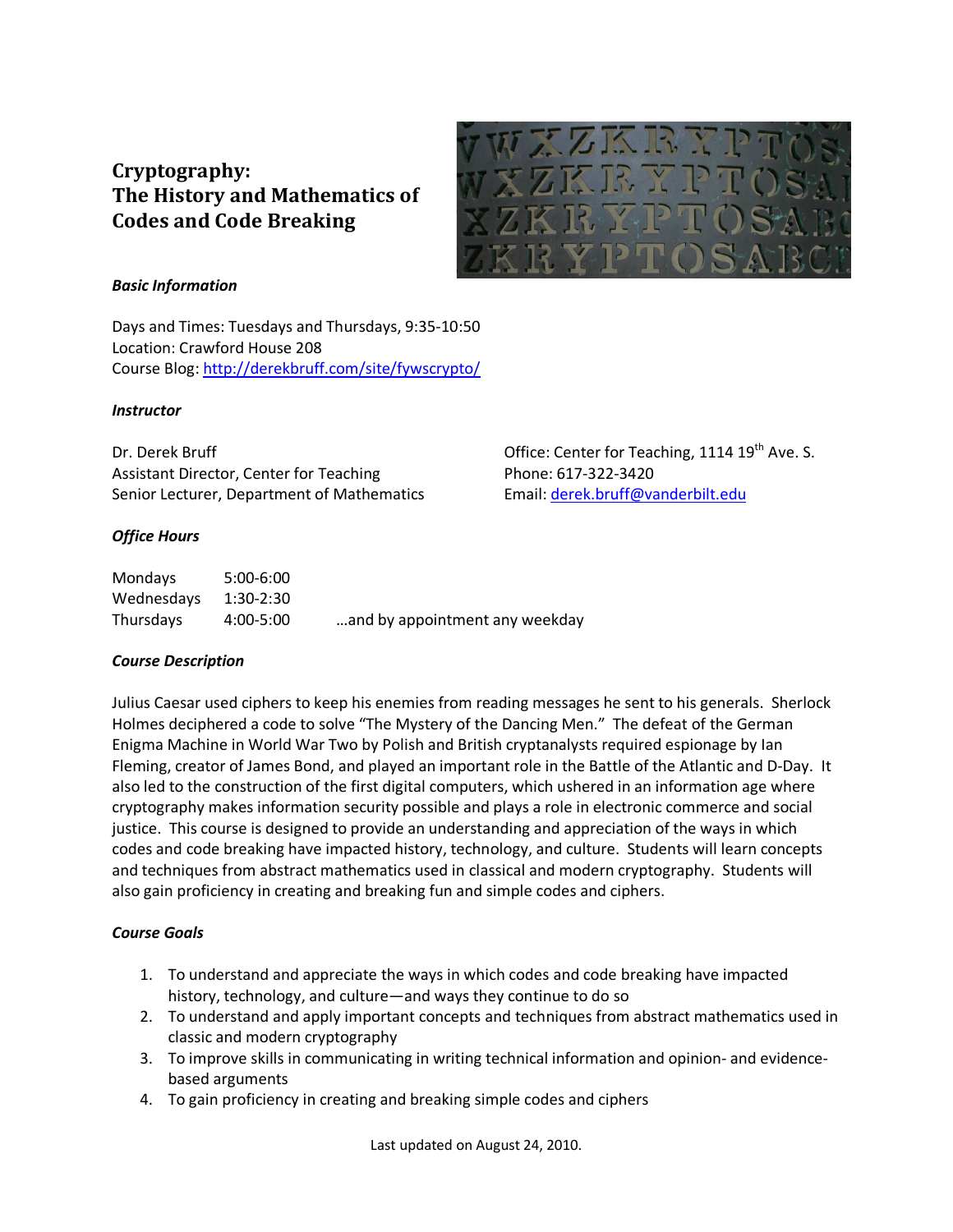## *Textbooks*

Required: *The Code Book: The Science of Secrecy from Ancient Egypt to Quantum Cryptography* by Simon Singh (Anchor Books, 1999)

Recommended: *Invitation to Cryptology* by Thomas Barr (Prentice Hall, 2002)

## *Participation*



- 1. Online Discussion Each week you'll be assigned something to read prior to class, typically a selection from the Singh book. I'll post a few open-ended discussion questions about the reading on the course blog, and you're invited to respond to these questions in writing by leaving comments on the blog. More info: http://is.gd/dYPZV.
- 2. Social Bookmarking There are many websites, news articles, and other online resources related to cryptography. To help us all learn about and explore these resources, you are encouraged to sign up for an account on the social bookmarking site Delicious (delicious.com) and start bookmarking websites relevant to the course using the tag *fywscrypto*. You can then visit http://delicious.com/tag/fywscrypto to see the sites we've all tagged in Delicious. More info: http://is.gd/dYQ2t.
- 3. Collaborative Timeline Another way to participate will be to contribute items to a cryptography timeline we will construct collaboratively as a class this semester. By dating and describing significant events in the history of cryptography, we will build a timeline that looks like this one: http://is.gd/5UZ6j. This timeline will be useful to all students as they write their final papers. More info: http://is.gd/e66Eu.

I'll monitor your participation in these three areas in order to assign to you a participation grade which will contribute 15% of your overall course grade. Please note that you need not participate in all three areas to obtain a high participation grade. Participating regularly in *at least two* of the three areas is sufficient. I'm providing you these three options so you can participate in a way that suits your personal learning style.

## *Problem Sets*

Since we'll be exploring mathematical aspects of cryptography and since doing mathematics is a much better way to learn mathematics than watching someone else do mathematics, you'll be assigned several problem sets during the semester. Each problem set will feature a few mathematics and/or cryptography problems related to the material recently discussed in the class. Solutions to the problem sets will be discussed in class.

You are encouraged to work on your homework with other students, although copying another student's work is not permitted. If you do work with others on a homework assignment, list your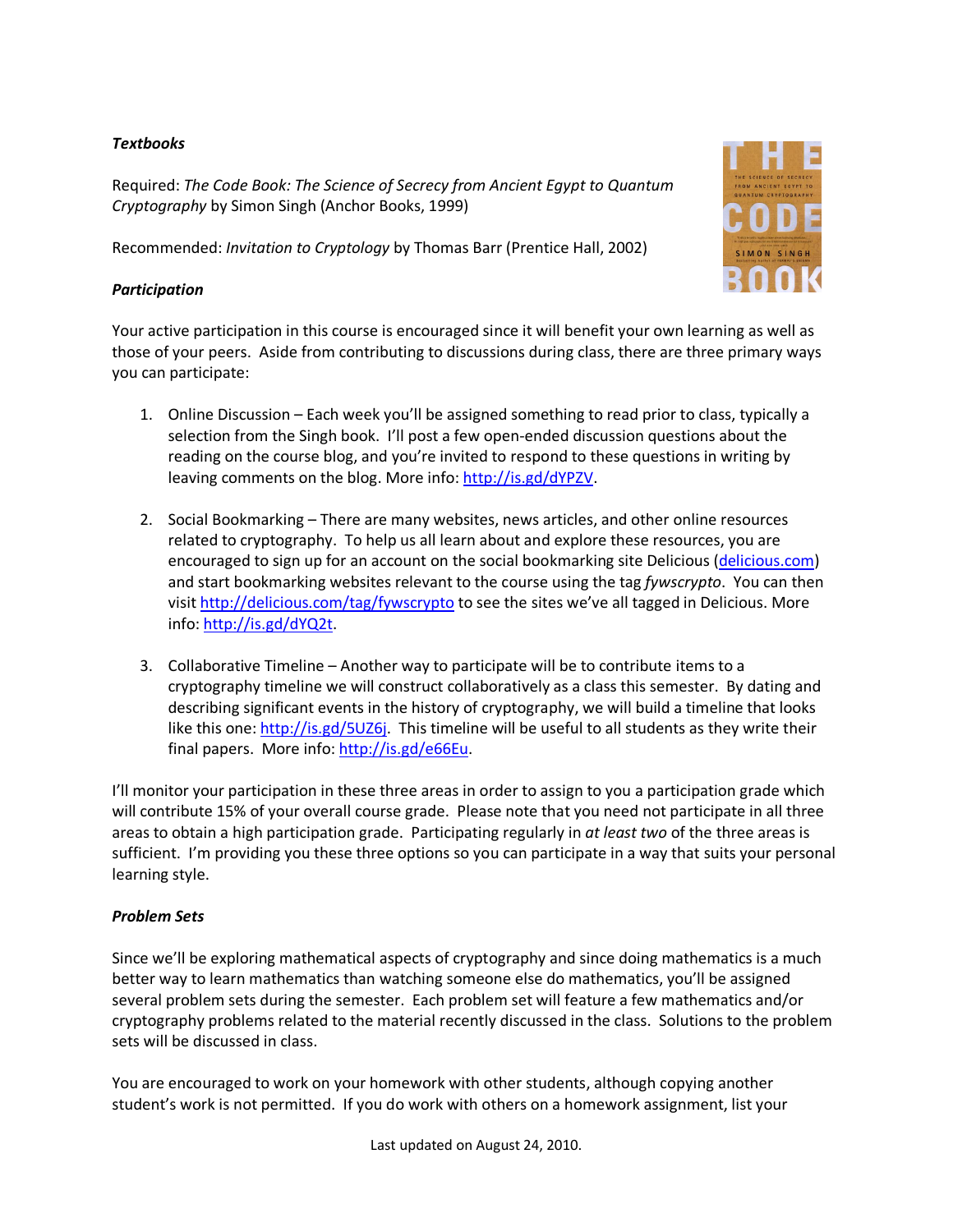collaborators' names on your assignment. That way you can give appropriate credit to your collaborators.

Your solutions to each problem set will be graded. Your lowest score will be dropped (allowing you to skip a problem set altogether if you wish) and the remaining scores averaged to contribute 30% of your overall course grade.

## *Essay #1 – Opinion Paper*

In this paper, you'll be asked to share your opinions on one of the following two questions (your pick):

- 1. Should the public (private citizens, businesses, etc.) have access to advanced encryption techniques, even if that means that law enforcement and national security efforts become more difficult to implement?
- 2. Why do people find cryptography so interesting (in novels and movies, for instance)? Why do some people enjoy cracking codes themselves (either individually or collaboratively)? Why do some people not enjoy such endeavors?

Your paper should draw primarily on your personal experiences and perspectives. You are not required to do research for this paper, but you should provide references for any significant facts you include in your paper (such as news stories or descriptions of novels or movies). Your paper should be about 3 pages long (typed in 11 or 12 point font, double-spaced) and will be graded primarily on grammar, punctuation, structure, and coherence.

Your opinion paper will contribute 10% of your overall course grade and is due at the start of class on September 28<sup>th</sup>.

# *Essay #2 – Expository Paper*

In this paper, you'll be asked to explore the origin, use, and decryption of a particular cipher or code (one not explored in depth already in the course) with a focus on clear explanations of the mathematics involved. Your paper should be about 5 pages long (typed in 11 or 12 point font, double-spaced). It should include a list of references and should make clear how you used those references. Your paper will be graded primarily on the quality of your explanations.

All of the expository papers will be shared with the class on the course blog, so keep your audiences (your classmates, as well as the rest of the Internet) in mind as you work. You'll be asked to read and respond to two of your peers' papers on the blog. Sharing the expository papers this way will allow all of us expand the set of ciphers and codes with which we're familiar.

We will spend the class session on September  $28<sup>th</sup>$  on an introduction to using library resources for researching the literature on cryptography. This will equip you to find and use references for your paper appropriately. We will also have an "essay workshop" in class on October 21<sup>st</sup> during which you'll read and provide feedback on your peers' draft papers. Your expository paper will contribute 15% of your overall course grade and is due at the start of class on October 26<sup>th</sup>. You'll also have a chance to revise your expository paper; this revision is due at the start of class on November  $11^{\text{th}}$ .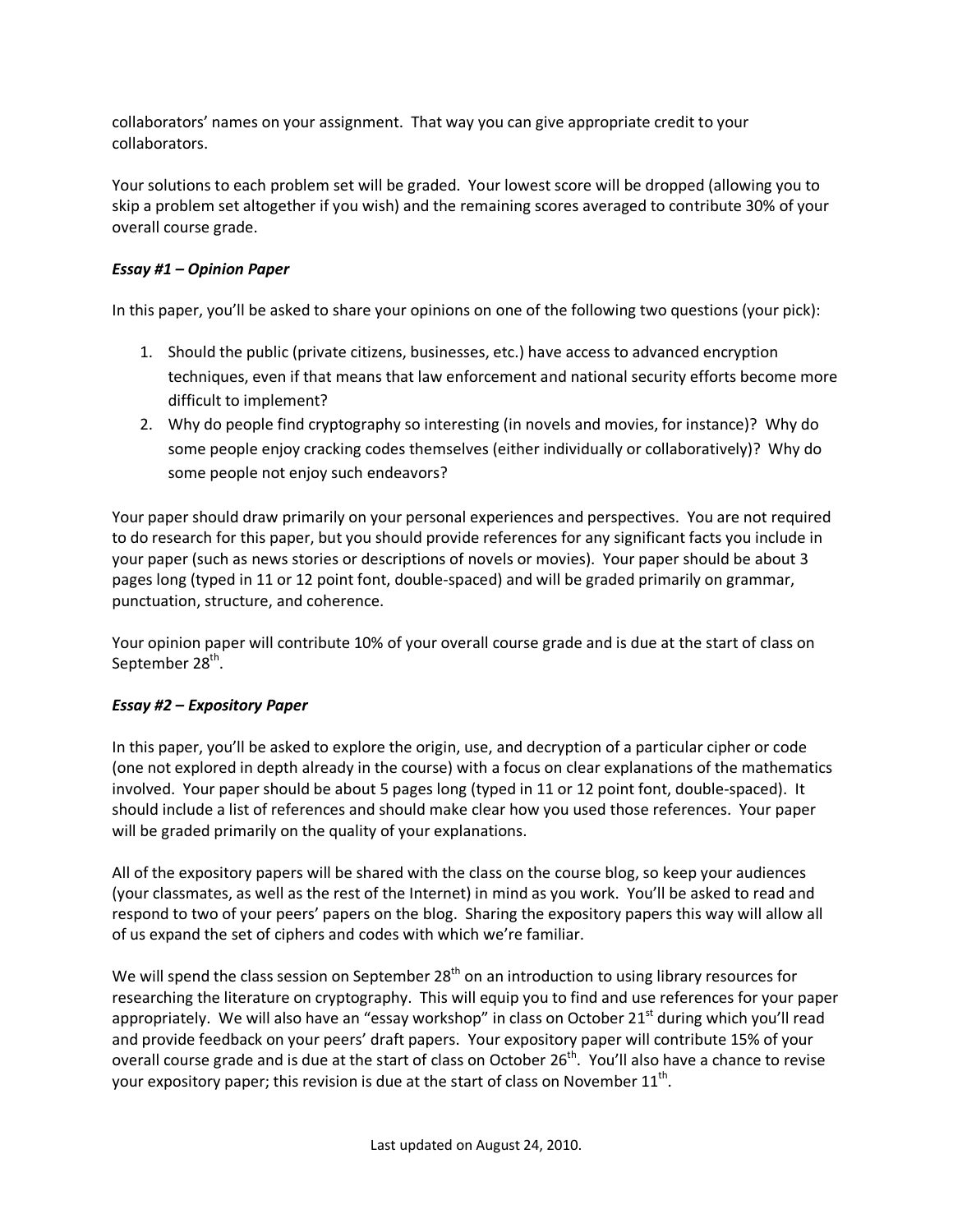## *Essay #3 – "Big Questions" Paper*

For your final assignment, you'll be asked to focus on "big questions" about the ways in which cryptography has impacted history, culture, and/or technology. Whereas the expository paper focuses on clear explanations, the "big questions" paper focuses on analysis, evaluation, and critical thinking. You'll be asked to pose one or more "big questions" about the role of cryptography in human affairs, suggest answers to those questions, and provide evidence for your answers. The assignment will take the form of a paper about 10 pages long (typed in 11 or 12 point font, double-spaced) with appropriate references and citations. Your paper will be graded on the strength and clarity of your evidence-based arguments.

We will have an "essay workshop" in class on December 2<sup>nd</sup> during which you'll read and provide feedback on your peers' draft papers. Your "big questions" paper will contribute 30% of your overall course grade and is due at the start of the final class session on December  $9^{\text{th}}$ .

## *Academic Integrity*

Please familiarize yourself with Vanderbilt's undergraduate honor policy, http://is.gd/eBvOV. I'm encouraging a lot of sharing and collaboration in this course, but your work on your essay assignments should be your own. Please be careful not to plagiarize. The Undergraduate Honor Council has a very helpful guide to understanding plagiarism, http://is.gd/eBw3O, and the Writing Studio has a great set of resources on working with sources in academic writing, http://is.gd/eBw5Q. We'll spend some class time exploring plagiarism and academic integrity more generally.

If your life is falling apart and you are tempted to plagiarize to save time or get a good grade, please see me instead. I would rather grant you an extension than send you before the Honor Council for plagiarism—but I will send you to the Honor Council if it comes to that.

## *Getting Help*

If you have questions about any aspect of the course, feel free to come by my office and ask me for help. My regular office hours are listed above. You do not need an appointment to see me if you stop by during my office hours. If you cannot make my office hours in a given week, you are free to contact me to schedule an individual appointment. You are also welcome to email me any questions you have.

For help in finding and evaluating the quality of potential resources for your essay assignments, you can ask me or consult with librarian Carlin Sappenfield (http://is.gd/eBweB) in the Stevenson Science and Engineering Library. Carlin will visit our class in late September to orient you to the Vanderbilt Library and its resources.

Also, you're welcome to schedule an appointment at the Writing Studio for additional help. The Writing Studio offers one-to-one assistance with all aspects of writing at any stage in the writing process. I strongly encourage you to make use of this campus resource. See their website, http://www.vanderbilt.edu/writing/, for more information.